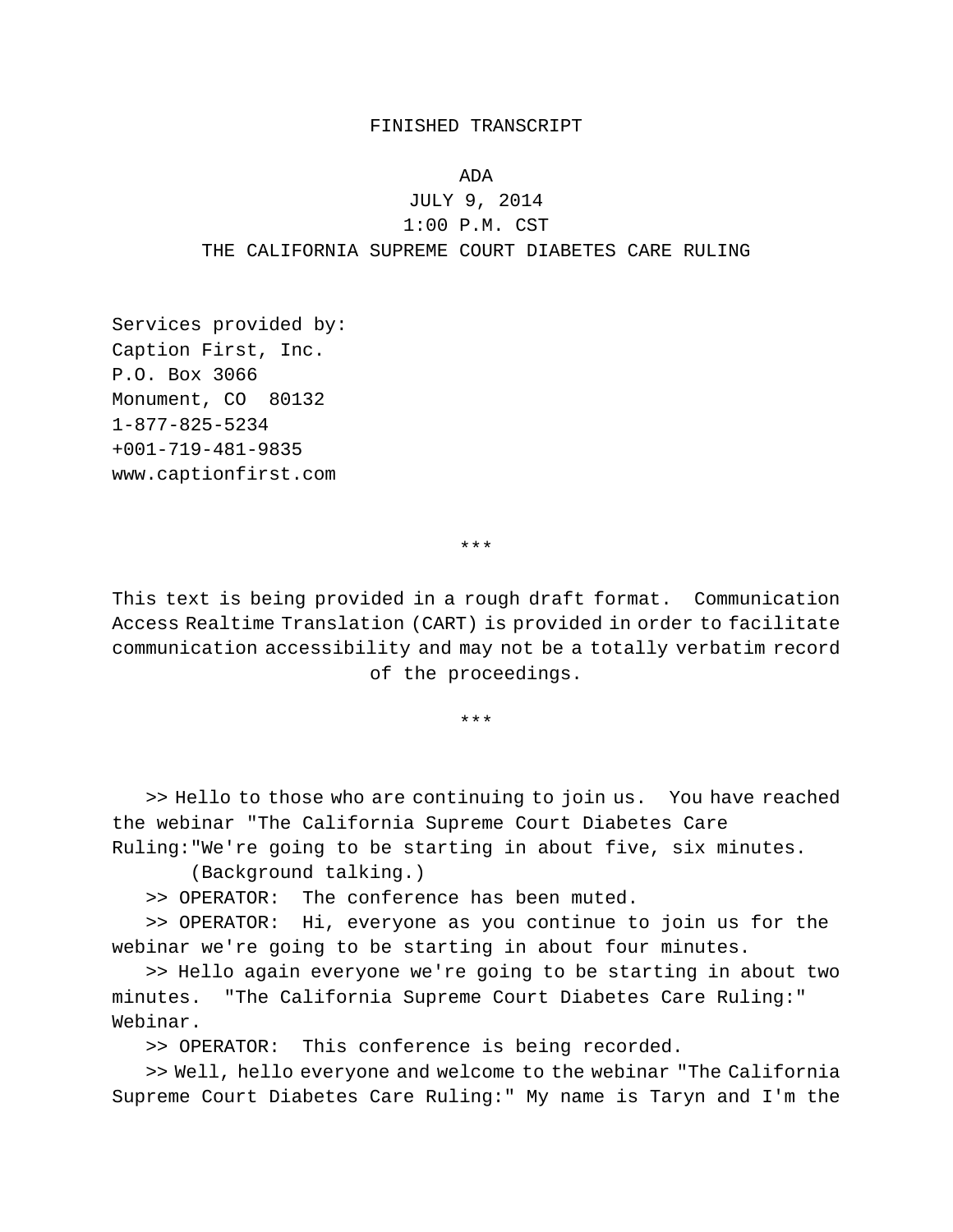legal advocacy outreach manager. Just a few quick reminders and then we'll turn it over for the actual program. All of the phone lines are going to be muted except for those of the presenters. To let you know the webinar is being recorded and the recording will be available some time later in July we'll let you know when that's available for access and a PDF of the slides we're using today is going to be available by a very short survey that you will be asked to take at the end of the webinar so you will have access to the slides. And pay attention to the chat box at the lower left hand portion of your screen. You can ask questions throughout the webinar and if we have time, we'll take even more questions at the end.

So right now I'm going to turn over the program to Brian Dimmick who is going to start.

>> BRIAN DIMMICK: Thank you, Taryn and welcome to "The California Supreme Court Diabetes Care Ruling: What Attorneys Need to Know". I'm glad that everyone was able to join us today. And hopefully you'll find this webinar informative and useful in your work. We're here today to talk about American Nurses Association, the Torlakson action the case decided by the state Supreme Court in August of 2013 that dealt with medication administration in California public schools. And held that unlicensed school personnel are permitted under state law to administer medications to students. We believe this case is a landmark ruling that will have a major impact. It will have impact for conditions beyond diabetes and medications beyond insulin. It may have impacts beyond the school setting. But at its heart, this is a case about protecting the rights and the health of students with diabetes in California schools who are being denied access to insulin.

So we are happy to be here to talk about the ruling and to kind of let you know what it means for the work of those who are out there advocating for people with diabetes.

My name is Brian Dimmick. I'm the Director of litigation with the American Diabetes Association. And this is a major focus area for us. We have been fighting these battles around diabetes care in public schools for years as part of our safe at school campaign we have had a number of victories and this is one of the biggest ones we are constantly fighting to make sure that kids with diabetes are safe at school.

And this webinar -- this free webinar along with our other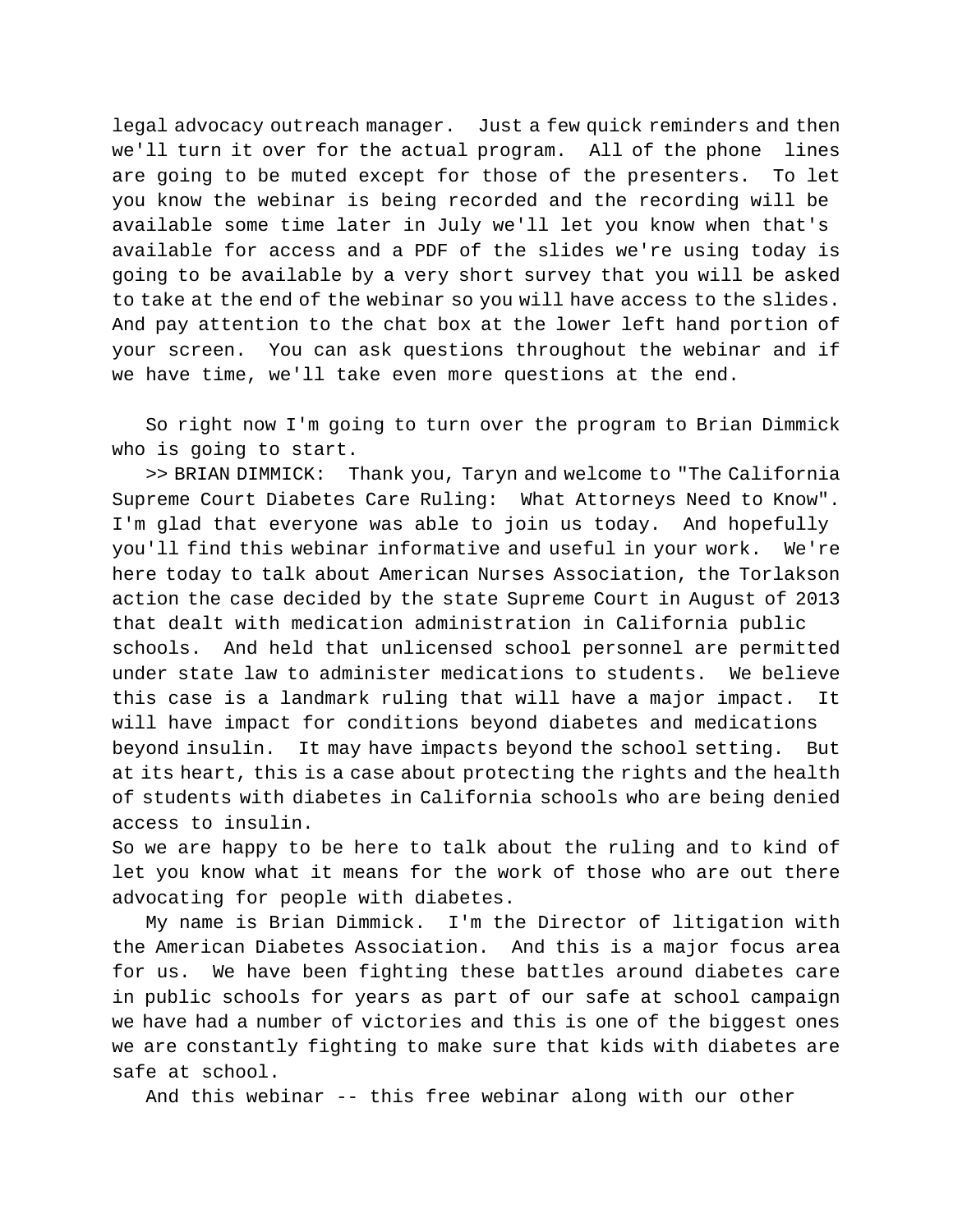educational efforts is supported by a grant by Novo Nordisk and we have the ability in this webinar system to conduct polls so before we start, I would just like to do a quick poll here to get a sense of where everybody is so give people a few seconds to answer the question that's on your screen about where geographically you're located. All right thanks everybody for responding it seems like we have a nice geographic distribution within the state and also a few people outside California and I hope those outside the state will find this helpful, as well. Some of the state specific aspects of the ruling aren't directly relevant but I think a lot of the -- some of the language in the case is helpful and I think we'll also be talking about advocacy strategies that I think have nationwide applicability so welcome.

So on this slide you can see what the session will cover. We're going to start with a quick introduction to diabetes management and the legal underpinnings of protections for students with diabetes. We're then going to move into some discussion of the actual Supreme Court ruling, what the court said and what it means. And then at the end we'll have some practical discussion of how to advocate for kids with diabetes.

First let me give some background about the laws that protect students with diabetes and require schools to serve them. Also an explanation of diabetes and why access to insulin and other medications is so important in the school setting.

In those cases, this is going to be a whirlwind tour of topics that justify an hour in their own right but I want to give everybody a background regardless of your level of diabetes or educational law I want to give you enough background to understand what the Supreme Court was talking about and some of the other things that we're going to be discussing. So this is going to be a very quick tour. But there's a lot more information about both diabetes and it's management and the legal Federal and state laws that protects kids with diabetes on our Web site and I'll be giving the link to that at the end. Let's start with the three major Federal laws that protect students with diabetes those are the Section 504 of the Rehabilitation Act the IDEA and the Americans With Disabilities Act. Now, these three laws have some differences in scope and coverage. But for us today they are largely interchangeable in that they provide basically the same protections and require the same things out of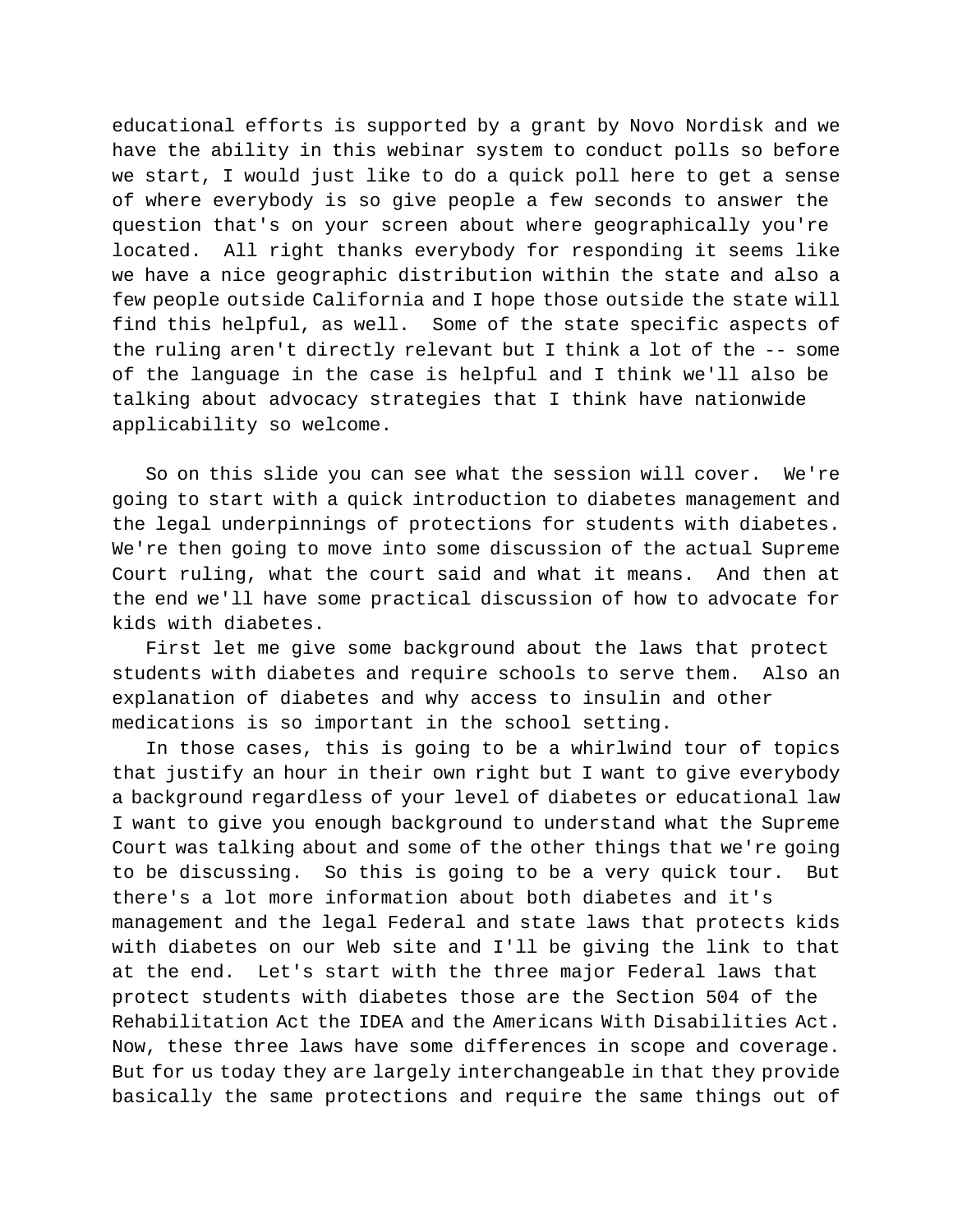school districts. They require students with diabetes be free from discrimination and be educated. A lot of times we're going to talk about Section 504 as the main law because No. 1 that's the law we're most clear that all students with diabetes should be covered and also that's a law that schools are very familiar with and we'll talk about a lot so there are similarities to both sides. Students with diabetes and other conditions should have a written Section 504 plan that's going to set out the services and accommodations that they need in the school setting. That's an important step in securing students rights to have all of those services in writing.

So what do schools have to do under these three Federal laws?

This slide just lays it out in very basic detail. Schools have to provide a free, appropriate public education to students with disabilities that includes related aids and services that are necessary for a trial to access education. The related aids and services can include things like medication administration and accommodations around diabetes care, having someone available to monitor a student's condition and give medications they can also include academic modifications like modifications in tests and access to water in the classroom. Things like that. We're not really going to be talking a lot about those kinds of accommodations. We're focused on medication today. But there is more information about those other kinds of accommodations on our Web site, as well.

Schools also cannot discriminate against kids with diabetes and that's true even beyond just the content of what services they provide. They cannot treat students with disabilities differently. They have to make modifications to policies and procedures. But the goal here and all of these will require basically -- they amount to one thing, the school has to provide the services that a child needs to be safe at school and to be able to learn. And among those services is medication administration where a child needs it, has it prescribed by a physician and where they need it during the school day. So with that very bare bones introduction to the law, let me talk a little bit about how diabetes affects children and why they need these services and supports at school. There are two main types of diabetes that occur in children. Type I diabetes is the most common in children.

Happens when the body basically loses all its ability to produce insulin so children with type I diabetes need insulin in order to survive. Type II diabetes is most common in adults but is becoming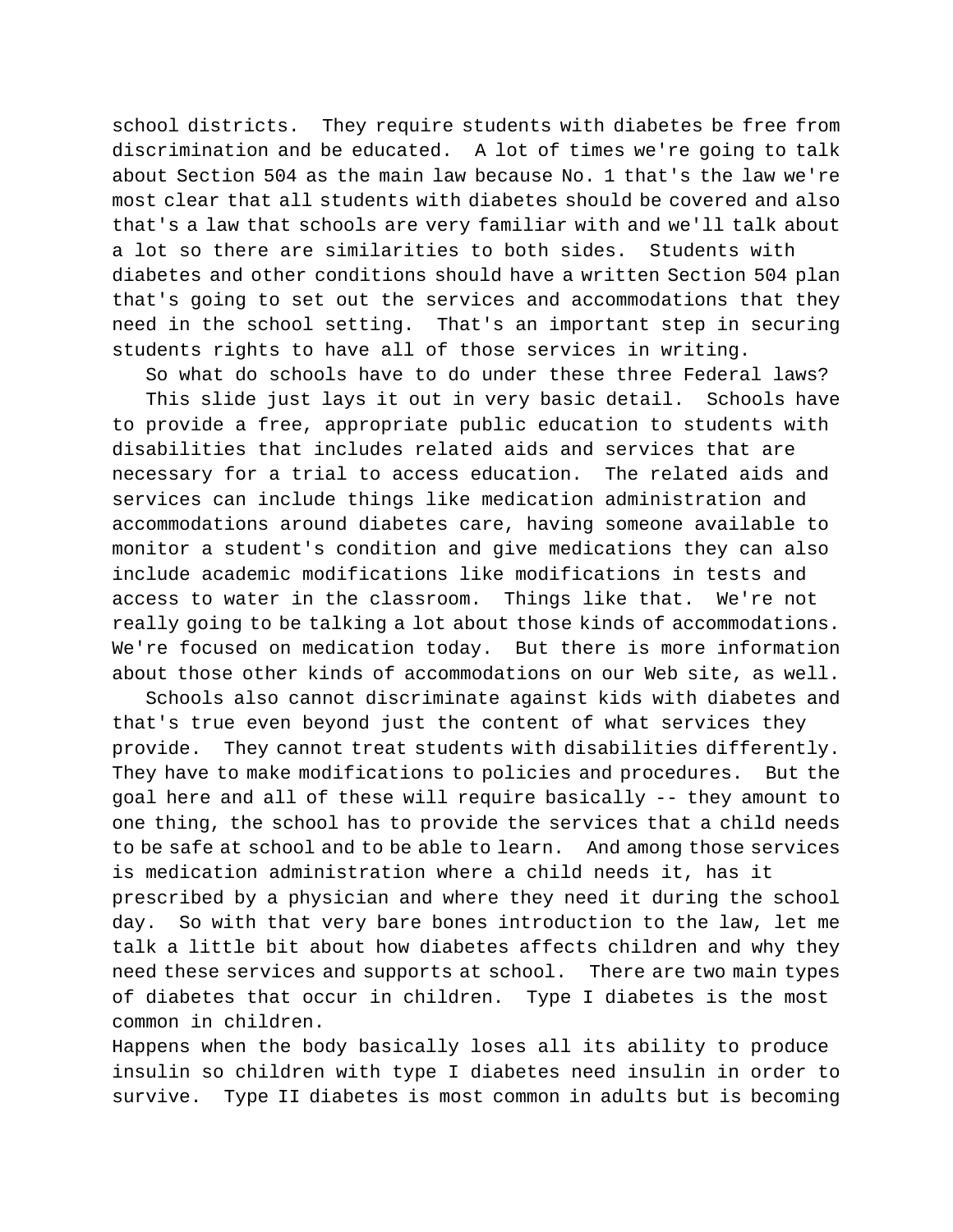more prevalent in children there are different ways to treat type II diabetes but some will also need insulin while at school.

There are about 200,000 people -- at least 200,000 people under the age of 20 today who are diagnosed with Type I diabetes alone so we're talking about a significant number of children we have estimated somewhere in the range of 15 to 20,000 in California alone.

Diabetes management, it's a constant process of adjusting the amount of insulin in the body and the bloodstream to the food a person is consuming and the physical activity they are undertaking. It's something that has to be managed 24/7. And that includes during school hours.

Older children are often able to handle this management and these tasks themselves. But younger children are going to need help from adults. So a lot of what we're focused on today because of the California Supreme Court's ruling is medications in school. So let's go into what types of medications that kids with diabetes are going to need at school. And there are two big things we're concerned about. One is insulin. Insulin is as I said a hormone that helps the body translate Ewing gar from food into energy. It's necessary for life. And kids with type 1 diabetes in particular don't produce insulin so they will need to get it from an external source in order to survive. It can be administered through several different methods through syringe or a device called an insulin pen or insulin pump. Most children will need it during school hours. It's common today for children to be on a regimen that requires at least three injections of insulin and sometimes five or six or more. It all depends on the individual child's age, treatment needs, how they are blood sugar levels fluctuate and it's all individually determined. Also children who are on an insulin pump they receive a constant base rate of insulin from the pump but they are going to need additional administrations of the pump during the day during school so clearly one or more times that will occur during school hours often that happens often before or immediately after food is consumed. Before lunchtime, before a snack.

So younger children are going to need to have an adult to administer their insulin. Children usually learn to administer their own insulin by around the age ten or even earlier but it depends on the child. Sometimes they are at different stages in that process. Sometimes they learn to give the shot before they are able to handle all of the calculation of dosage and preparing the insulin.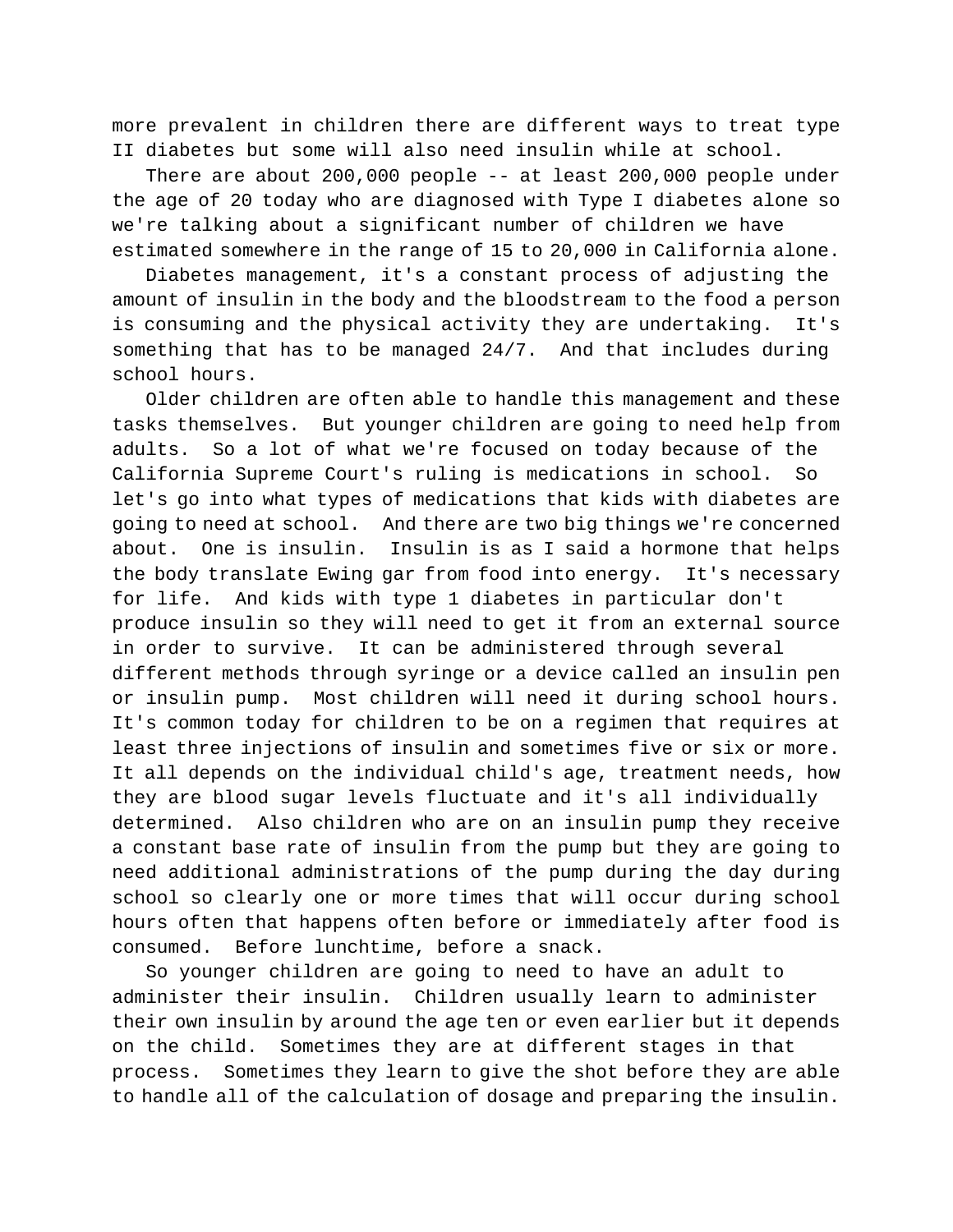And sometimes children don't learn to do this until they are older if at all. So it all depends on the child, his or her maturity level, how recently they were diagnosed and just what the family and the doctor decide about their ability to self administer their medications.

So let's move on to glucagon. Glucagon is another hormone that's injected into the body to treat severe low blood glucose levels which can be a life threatening emergency. It's something that fortunately doesn't happen very often but it's always something that's in the back of your mind as a person with diabetes that can happen.

Glucagon is administered when someone with diabetes is having a low blood sugar episode and is unable to swallow or is unconscious so by definition it is not self administered.

Let's just going back to insulin, insulin at schools can be given as a dose to cover anticipated or just completed food intake or given as a correction dose as a -- if a student's low blood glucose level is too high in any case when they need insulin they need it relatively quickly so their needs is to have someone there to give it to them and having access is pretty important lack of access has serious consequences in the short-term the child has difficulty concentrating and generally not feeling well and not able to learn and you can miss a significant amount of class time in that condition either sitting in your seat in the classroom and unable to concentrate or sitting in the nurse's office waiting for someone to administer insulin.

Long-term for lack of insulin we worry about complications from diabetes things like neuropathy, stroke, heart disease, things that -- high blood glucose levels increase the risk over time.

So those are all serious things we want to avoid.

Now, the question that brings us here today then who is going to administer insulin to kids in the school setting? Especially the younger kids who aren't yet able to do it themselves. One option is school nurses. There's -- school nurses are qualified to administer insulin and many other medications and it would be ideal if there were a school nurse available every time a child needed insulin but I think as we all know in the real world today, that's just not practical given the numbers of school nurses out there. And the increasing numbers of kids with diabetes. California has a severe school nurse shortage. Only about 5% of schools have a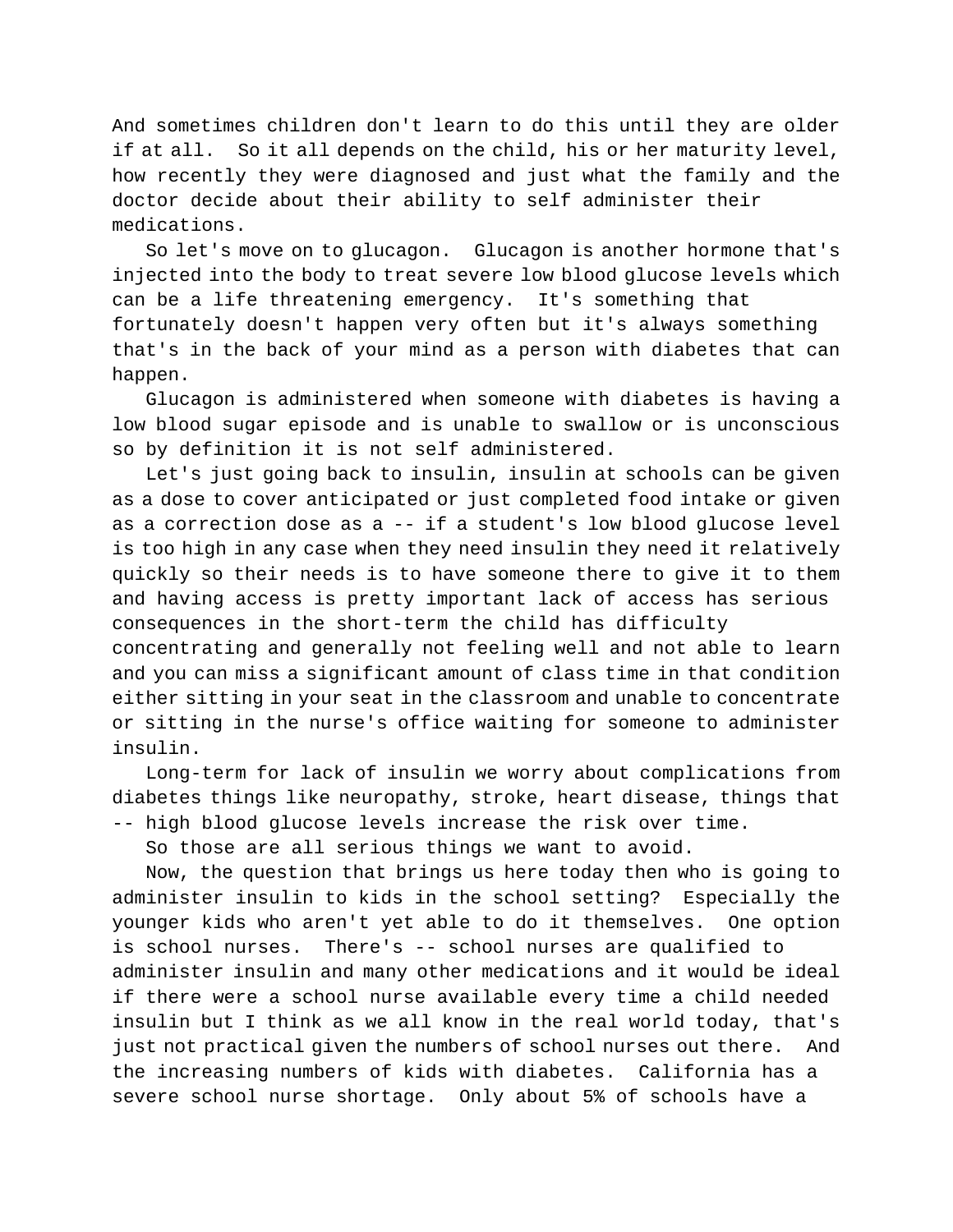full-time nurse in California. And if the nurse isn't onsite they can't provide care.

So some schools try to have one nurse cover multiple schools and try to shuttle them around to meet needs but that is a setup that doesn't really practically work for diabetes most of the time. It leads to too many delays.

And also even if you have a full-time nurse in a school at any given moment that nurse may be treating another student or may be out that day. There has to be a backup plan. A lot of people then ask well why doesn't the parent just handle it. But as we know many parents are working during the day or otherwise unable to just be constantly on call for the entire school day in case their child needs insulin. The school -- some students do have parents who are able to do that. But that's not something that is realistic for most. Federal law, as I said, requires that the education provided be free as well as appropriate. Parents cannot be forced to provide care to their child at school. Because that's the school's legal responsibility while the child is there.

But often schools put pressure on parents to do so. And we have heard stories of parents being laid off, losing their jobs or foregoing employment all together because they are being told by their school that if you want to have your child access to insulin you have to be there every day to provide it and that's a big part of what we're fighting against. So the solution the American Diabetes Association supports to fill this gap are unlicensed school personnel, they can be guidance counselors, even cafeteria staff but the important thing is they are there when the child needs them. They can be trained. People are trained all the time, family members, parents, siblings, caregivers are regularly trained. Most diabetes care is not provided by nurses. It's provided by the person themselves or their family and many school personnel are going to have some personal knowledge in diabetes because of personal or family connection and will already be on the way to being good care providers.

This is the only solution that really practically supports kids and makes sure that they are going to have access to the insulin when they need it and it has found to be safe and effective by American Diabetes Association and many of the other medical groups that work with diabetes. But some nursing groups don't agree that this is the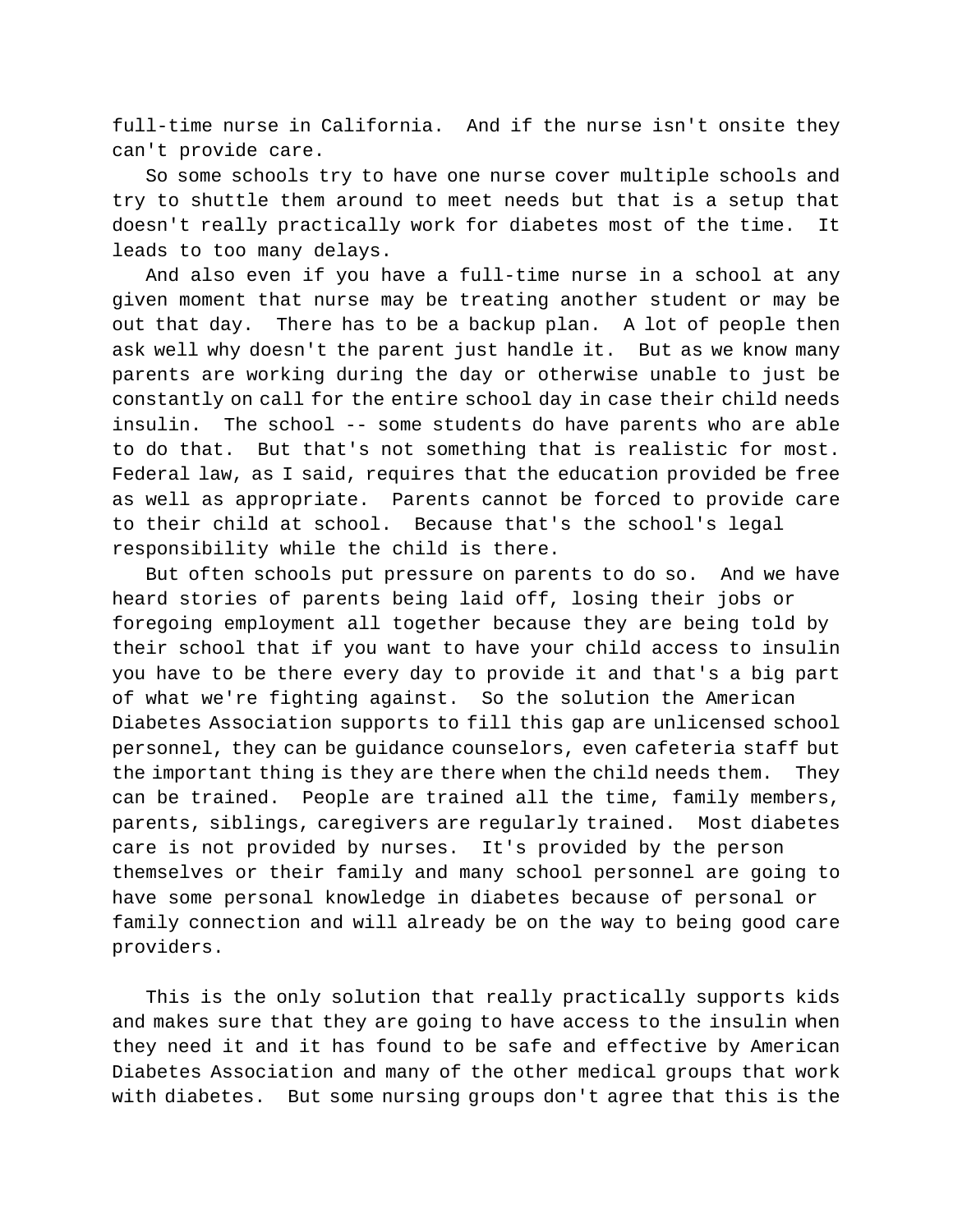right solution and in order to keep nurses in charge of all medication administration. And that is why we find ourselves fighting this battle in the courts.

So how did we get here? And this has been an issue for us around country for a number of years. Many states have passed legislation that physically allows insulin and other diabetes medications to be administered by school staff and lays out training guidelines and procedures. We try to get that legislation in California. We started more than a decade ago. In 2003 we passed a bill that provided for glucagon administration by unlicensed school personnel but we were not able to pass anything with insulin. And therefore we continue to try subsequent efforts were met with opposition from nursing groups and budget shortfalls in the previous few years have only made this situation worse. So that leaves us to the beginning of our litigation. In 2005 without a legislative solution and hearing from families across the state their kids were being denied insulin we decided to address this through litigation we filed a class action in Federal Court called KC verse O'Connell filed in 2005 in the Northern District we were represented by Berkeley and Reid Smith LLC out of San Francisco the association was party plaintiff along with four families of children with diabetes.

We sued the two school districts that were not providing care and basically had no one on site to provide inulin and telling parents they had to do so we also sued the state Department of Education because they were failing to have a system in place that made sure schools followed Federal law and were basically allowing students rights to be violated.

We settled that case in 2007. And part of that settlement was the state Department of Education issued a legal advisory that was sent to all school districts and explained in detail what their legal obligations were to serve these students and in particular who could administer insulin it listed several categories of people permitted under state law explicitly able to administer insulin like nurses, locational nurses, parents, but did not include school staff. But they also acknowledged the role of Section 504 and other Federal laws in this process and acknowledged that students had to get this service under Federal law still the state of legal advisory said that if none of the explicitly permitted people categories under state law was available and a student still needs insulin denying insulin is not an option so schools were permitted to train an unlicensed school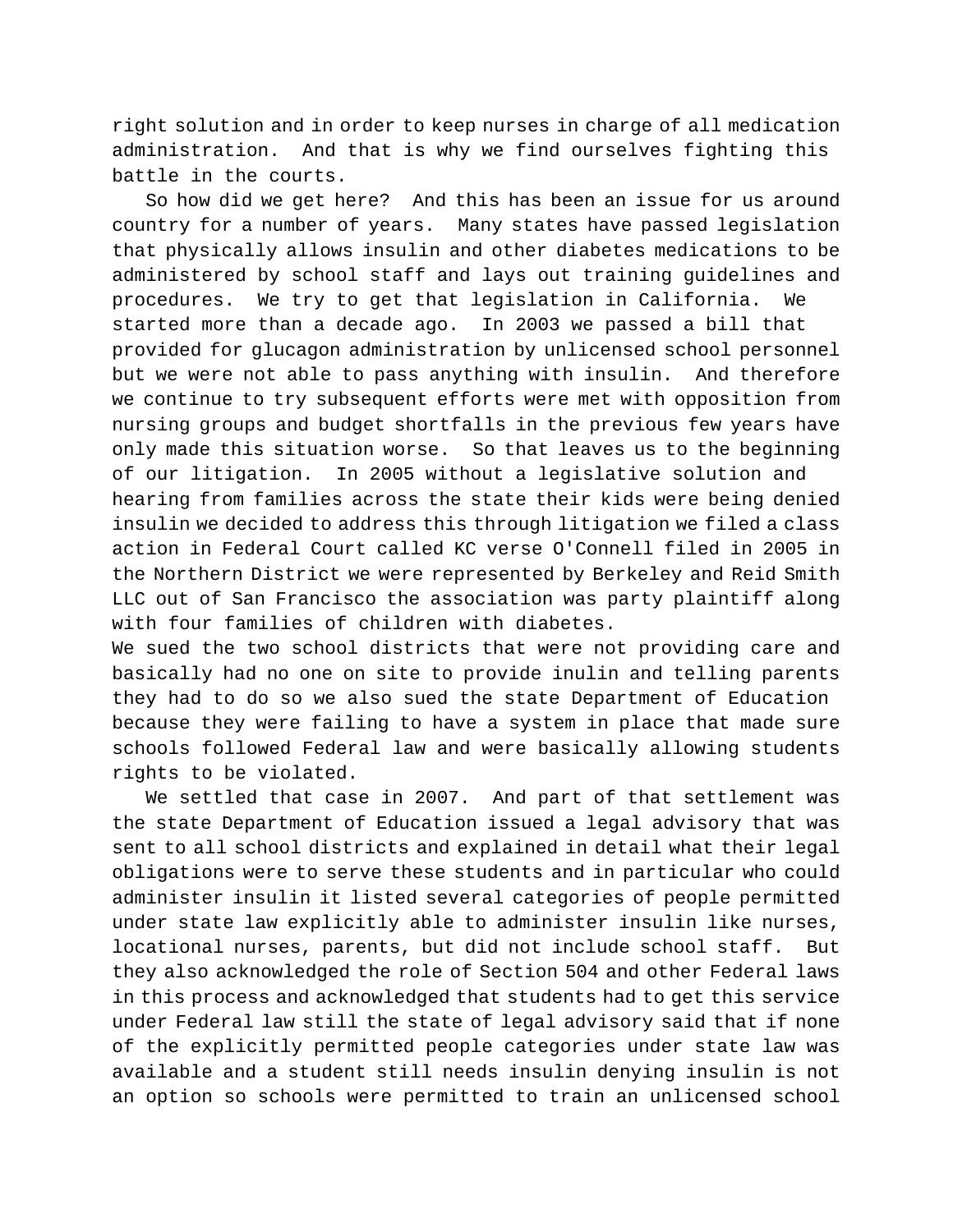employee in that situation in order to comply with their obligations under Federal law regardless of what state law said so in essence state law has to give way to Federal law in this situation. We thought that we had achieved a great victory for kids with diabetes. And we're going to start to see more training happening. Unfortunately within a few months of that settlement, several nursing organizations, including the American Nurses Association and the California nurses association sued the state claiming that language training of unlicensed personnel violated state law we intervened the ADA intervened as a party plaintiff to protect kids and got ourselves into six more years of litigation. I will spare you a blow-by-blow account of all that transpired. But in short, two lower courts sided with the nurses on this case so only a nurse under state law could administer medication to kids at school but we appealed to the California Supreme Court and they involved us in 2013 -- they issued their ruling reversing the lower court judgement.

So now that I've laid out the background and litigation that led to this ruling I'm going to turn it over to Michael McCabe to explain what the Supreme Court tale did in its opinion. Mike was a partner at Reid with this litigation continued and continued to be on the mitigation team even after moving to Littler Mendelson. So we'll turn it over to you.

>> MICHAEL McCABE: Thanks so much, Brian a couple of observations before starting I think it's important to note that getting the California Supreme Court to grant review in this case was really a long shot only 5% of petitions for review are granted so once we got review granted that was a big development in the case and another interesting anecdote the Court of Appeals decision that was reviewed by the California Supreme Court was authored by then Court of Appeals Justice Fakaua after the court appealed the decision but before the California Supreme Court petition for review was granted just as he was Chief Justice but since she couldn't review her own decision she recused herself from the review and Justice McGuinness from the Court of Appeal was appointed so the decision by the California Supreme Court as Brian mentioned truly was a landmark decision. And it started by providing strong support for public school kids

The court began by acknowledging the Federal rights and critical needs of students with diabetes as Brian outlined earlier the court

with diabetes.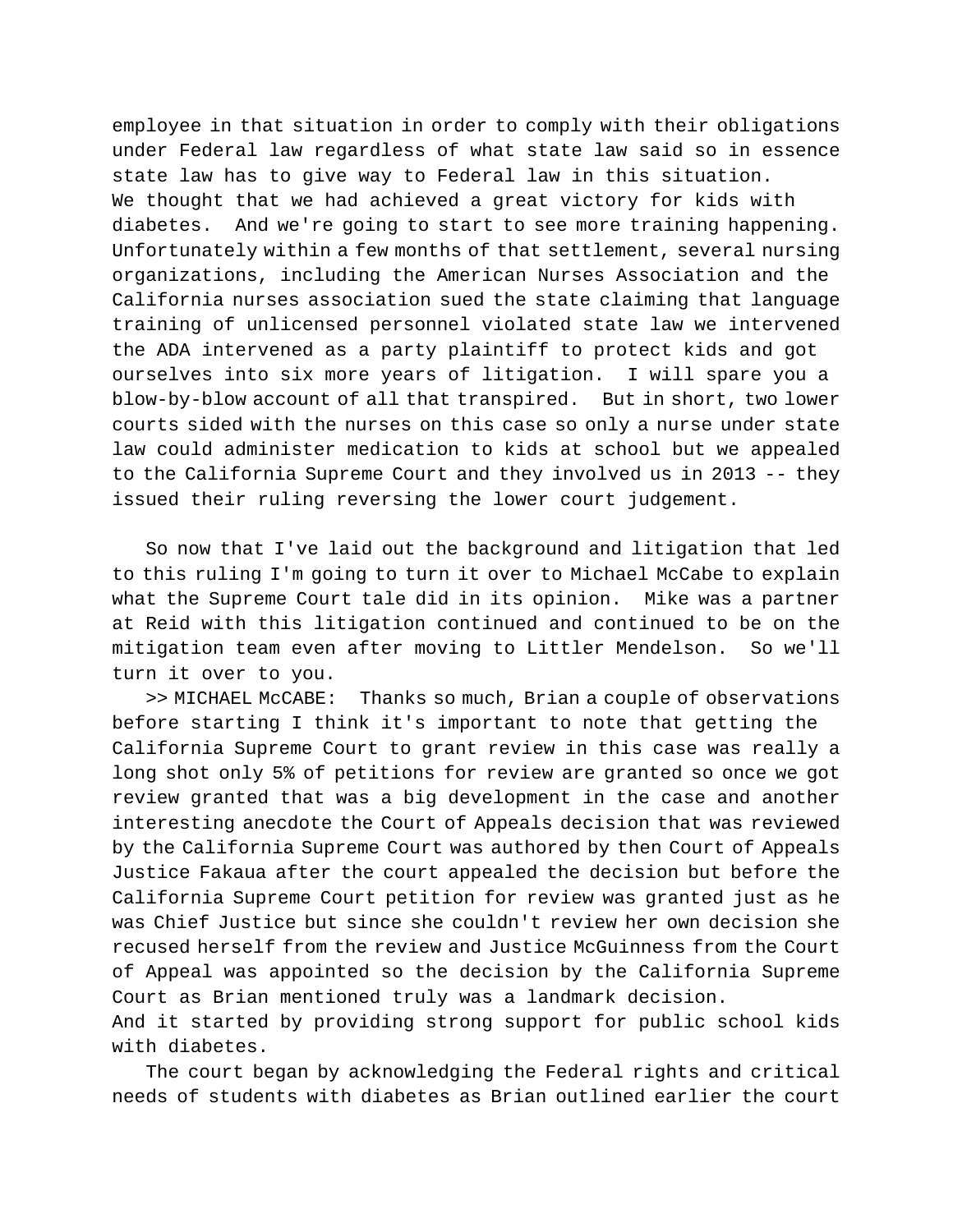recognized that insulin administration and other diabetes care is normally provided by laypeople in fact the court recognized that outside of hospitals and licensed health care facilities, insulin is normally administered according to a physician's direction by the person with diabetes or by friends or family members. The court recognized the need for insulin can arise any time and anywhere at school. In the classroom. During school sponsored activities and this also includes afterschool activities such as sporting events or school sponsored field trips.

The court explicitly noted that under Federal law, a student who needs insulin but cannot self administer are entitled to have school personnel do so at no cost. However, the issue before the California Supreme Court was whether under California law who can administer insulin. Next slide. The court looked at two state laws to answer the question of who could administer insulin under California law the first statute was the California Education Code. Section 49423 of the Education Code governs medication administration by school personnel and provides any pupil who is required to take, during the regular school day, networked prescribed for him or her by a physician may be assisted by the school nurse or other designated school personnel.

Court in its decision interpreted assist to include the act of administration. The nurse groups in the case had a more limited definition of what assist in the statute meant that did not cover of administration. The court also looked at the implementing regulations under title 5 of the California code of regulations. And construed those regulations to permit insulin administration but unlicensed personnel.

So the second statute that the Supreme Court looked at was the Nurse Practicing Act. And that's found in our California business and professions code at Section 2700 and Nurse Practicing Act determines the scope of nursing tasks in California which the statute says anything that requires substantial scientific knowledge and technical skill.

Now in the court the American Diabetes Association argued that insulin administration does not require such knowledge or skill. However while the Supreme Court felt it did not need to decide that issue, it did cite our argument approvingly and noted that most insulin is administered by laypeople. In fact 99% of insulin administration is performed by non-nurses and non-health care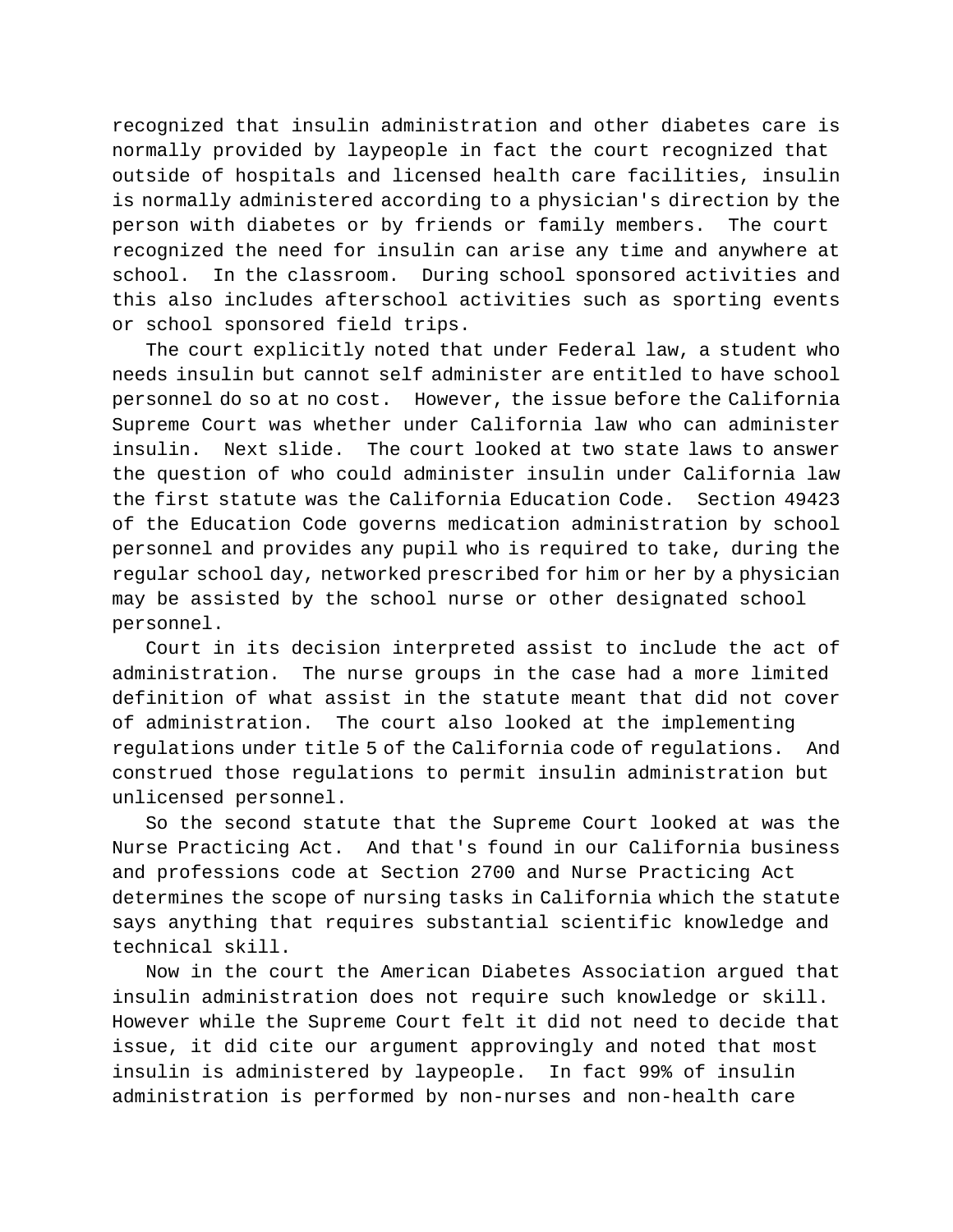providers.

So what the court determined was under the Nurse Practicing Act, there was a stat core exemption which supported the administration of insulin by non-licensed personnel. And that's the orders of the physician exception.

So the court stated it did not need to decide if administration for insulin was a nurse function or not since there was this expressed statutory exception.

So the exception provides that under 2727 E that nursing tasks do not include the performance by any person of such duties as required in the physical care of a patient and/or carrying out medical orders prescribed by a licensed physician provided such person shall not in any way assume to practice as professional registered graduate or trained nurse.

So this orders of physician exception the court determined covers insulin administration when carried out based on a physician's orders so when a physician authorizes school personnel to provide care as they do when they submit their orders to a school, they bring insulin administration within this statutory exception so the court

determined that school personnel do not assume to practice as a nurse merely by agreeing to provide care to students with diabetes the court found that the nurse groups argument that carrying out a physician's order was in fact assuming to practice as a nurse was circular and illogical.

So going to the next slide, the court's conclusion based on its construction of the Education Code and Nurse Practice Act is that California law does permit trained unlicensed school personnel to administer prescription medication, including insulin in accordance with the written statements of individual students' treating physicians with parental consent and that persons who act under this authority do not violate the Nurse Practice Act.

So based on the court's construction of California law it did not need to address the association's alternative argument that Federal law preempts state law when state law frustrates the purpose of Federal law because it construed California law as permitting unlicensed to administer. And one last note, my participation and involvement in this case and the result that was obtained by this team has been the highlight of my 31-year-long legal career it was just a joy to work on this case. With that I'm going to turn it back over to Brian.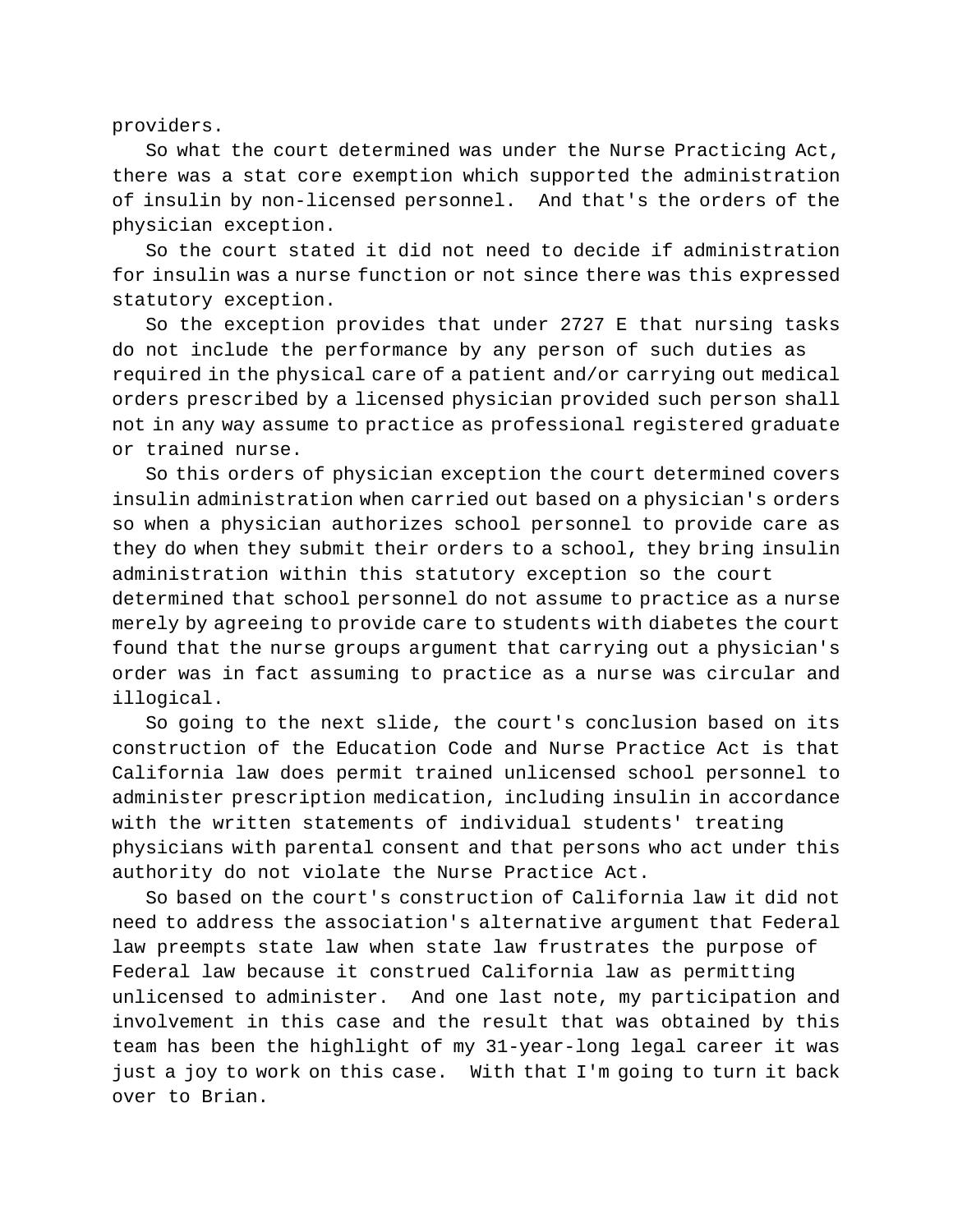>> BRIAN DIMMICK: Thank you, Mike. I'm going to move from what the court said to what this is going to mean in practice. In the real world for medication administration in schools.

So let's start with existing California law. Just to lay out the ground rules of what's going on. Unlicensed school personnel are administering glucagon with proper training that was the bill passed in 2003 that I mentioned earlier it's Education Code Section 49414.5. Training standards have been adopted by the state for glucagon and that's been working pretty well for a while. That statute also permits students with diabetes who are capable and who are authorized by their parent and a physician to self administer their own diabetes medications. And to carry their diabetes their supplies wherever they are at school. So what the court was ruling on basically was what happens to the medications that are not explicitly authorized by statute. As I said, glucagon is specifically authorized by statute as is epinephrine and some asthma allergy medications as well as diastat for treating epilepsy but for other medications like insulin this is where the court's ruling comes in.

So the ruling allows unlicensed school personnel to administer these medications and this can happen if three conditions are met. First of all if the parent consents in writing. Also with the physician -- if the physician authorizes such administration medical orders and if the school staff person is trained. These requirements come both from Education Code Section 409423 which governs medication administration and which has always required parent consent and physician authorization and it also comes from the orders of physician exception to the Nurse Practice Act that Mike mentioned which requires the physician to authorize the performance of these tasks by unlicensed school personnel.

So as you heard from Mike the court put a lot of stress on the role of medical orders from the physician and these are critical to -- for unlicensed personnel employees getting everyone on the same page for what going to be provided we have a standard form called a diabetes medical management plan DMMP on our Web site many physicians use their own form or school districts have forms they use. It doesn't matter what the form looks like it just matters it has basically two critical things that are in the physician's orders. It should have a detailed description of the care that the child needs. Detailed enough to allow nurses and unlicensed personnel to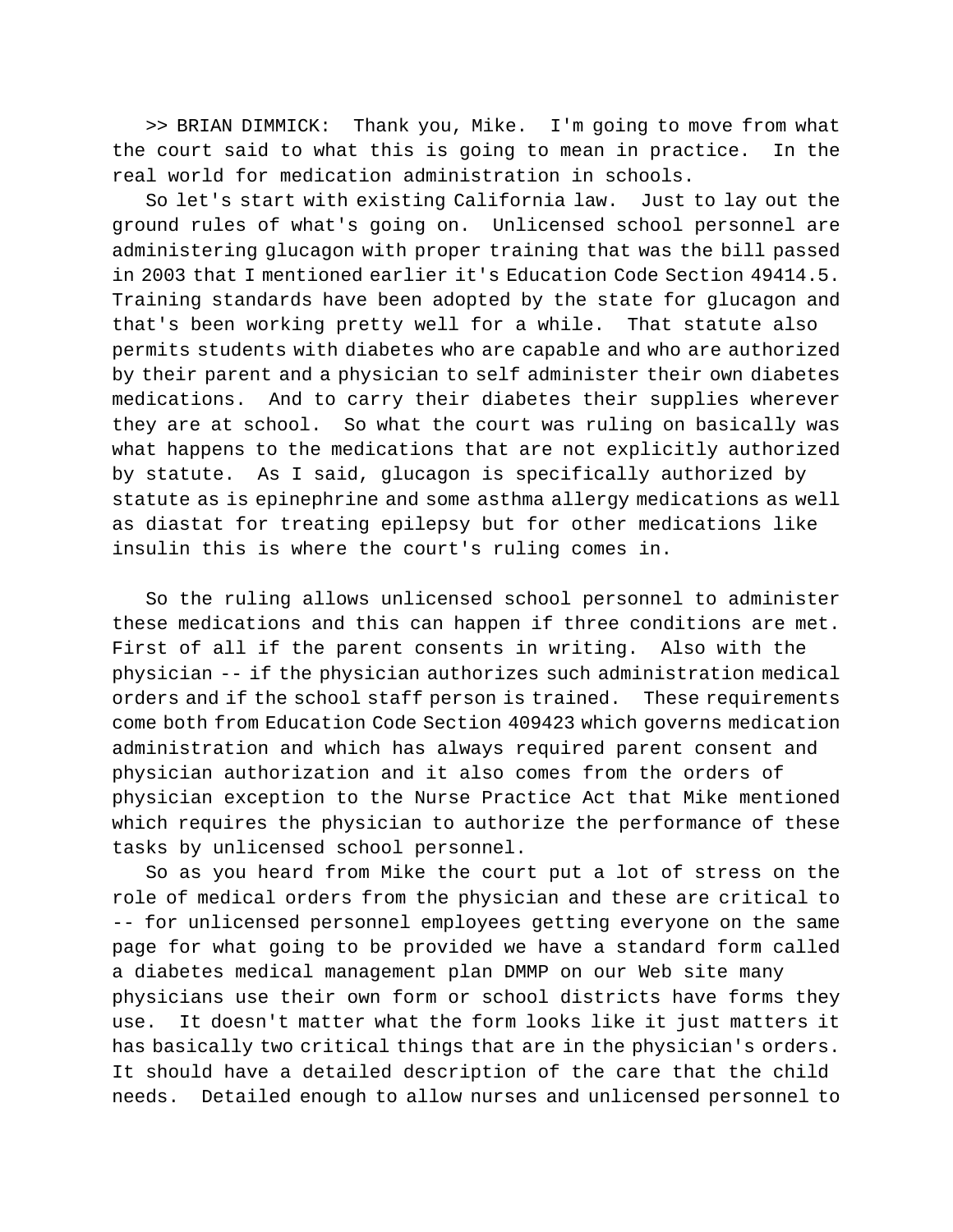carry it out. For medication that means needs to specify the times when medication needs should be administered, the dosage what circumstances might lead to changing the sort of -- if it's not administering the medication or a different dose, so far insulin for example it needs to say specifically when to administer insulin for example within 15 minutes before lunch or you know right after a snack or any time blood glucose level is above say 240 or some number specified by the physician they need to specify exactly when that is to happen.

It needs to specify what the dosage is going to be and how to calculate that dose and that's going to be often just a calculation based on the amount of carbohydrates or food consumed or it could be based on the number and blood glucose reading or it will be a simple calculation based on those physicians that should be set out specifically in the physician's orders and it needs to specify any conditions under which that might be modified for example if the child was sick or has a particularly really high amount of physical activity you might vary the insulin dose somewhat. The medical orders also need to include authorization by the physician for school personnel who are not nurses to administer insulin and that -- you know of the forums that were developed before the Supreme Court came out with the decision may not have a specific place for the physician to say that but the physician can just write it in on the form if need be. But it will make things a lot easier if that's explicitly stated in the physician's orders. Now, nothing in the Supreme Court's ruling requires that the physician approve the individual person or persons who are going to be giving the medication. That physician isn't going to know the secretary or the guidance counselor or whoever in the school who is administering. That's not their role is to actually select the provider. They just need to authorize a licensed or unlicensed person and lead the selection of that person and ultimately the training of that person to the school.

So what do school districts need to do in light of this rule? They need to set up a plan that allows for kids to get the insulin they need when they need it. They need to have a plan to get insulin when a student with diabetes is in school or at school sponsored activities it needs to cover the whole school day, field trips, extracurricular activities that the child participates in. And they need a backup plan for times when the person doesn't -- who provides care whether it's a nurse or guidance counselor or someone else, when that person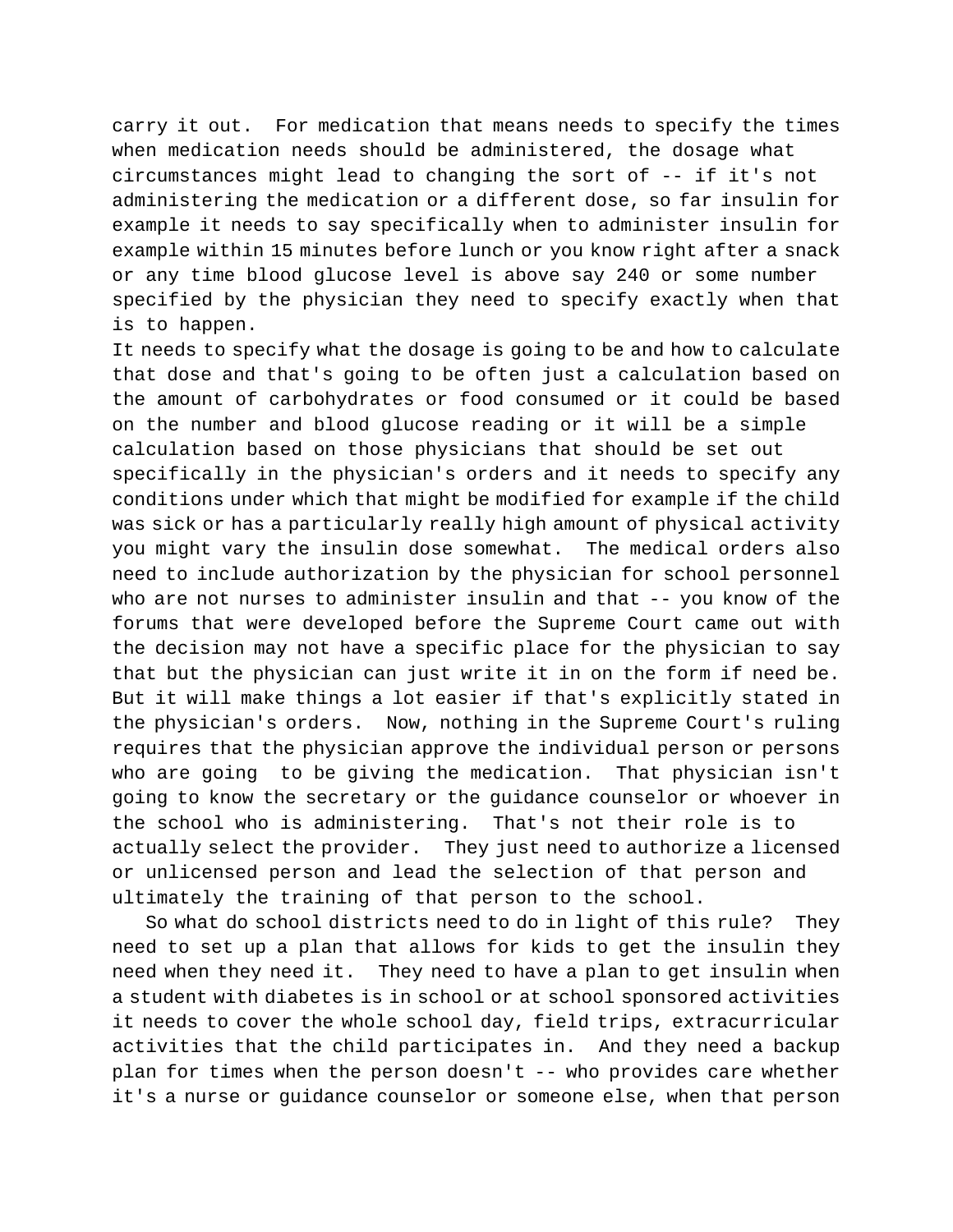is not there. It's really not enough to train one person even if they are a nurse you really need several people to ensure that someone is always going to be there.

Now the school can choose how they do that they can choose to try to do everything with nurses but we know in practice it doesn't work very well it's great if you have a nurse there most or all of the time to be the primary provider but you need to train someone, also, for when the nurse is not there. Most districts are going to want to set up a system where much of this care is provided by unlicensed personnel just because of the number of nurses out there. They are just not sufficient to meet the need and we are going to talk more in a minute about how you sort of help districts make that happen.

But before I do that I want to say a little bit about other settings and other conditions for diabetes beyond schools. Basically the ruling specifically applies to insulin in the school setting. It doesn't by definition apply to other medications or other conditions. But what the court wrote is pretty broad. And interpreted the orders of physician exception very broadly and talked about what the Education Code said and nothing in the court's logic limits it's ruling to insulin or schools. I think it will apply to any other medication that's not specifically authorized that a child might need in school. There's no limitation on certain types of medications. Now, there may be certain types of medications that for one reason or another the physician might not feel should be administered by an unlicensed person. And the physician remains free under the orders of physician exception not to authorize that. But that's on a case-by-case basis and that should not be an issue for diabetes because as we said the diabetes communication of physician -- diabetes community of physicians agree this can be something delegated to unlicensed personnel. The logic of the ruling should also apply to certain situations beyond schools certainly this would allow unlicensed personnel to administer in other what I would call community based settings like child care facilities, group homes, adult day care facilities, things like that somewhere someone is living independently but may need access to insulin. It might not apply in certain settings more like health care facilities where you would say that if the person is doing that, they are really just doing what a nurse normally does it looks more like they are assuming the practice of a nurse or the nurse in that situation.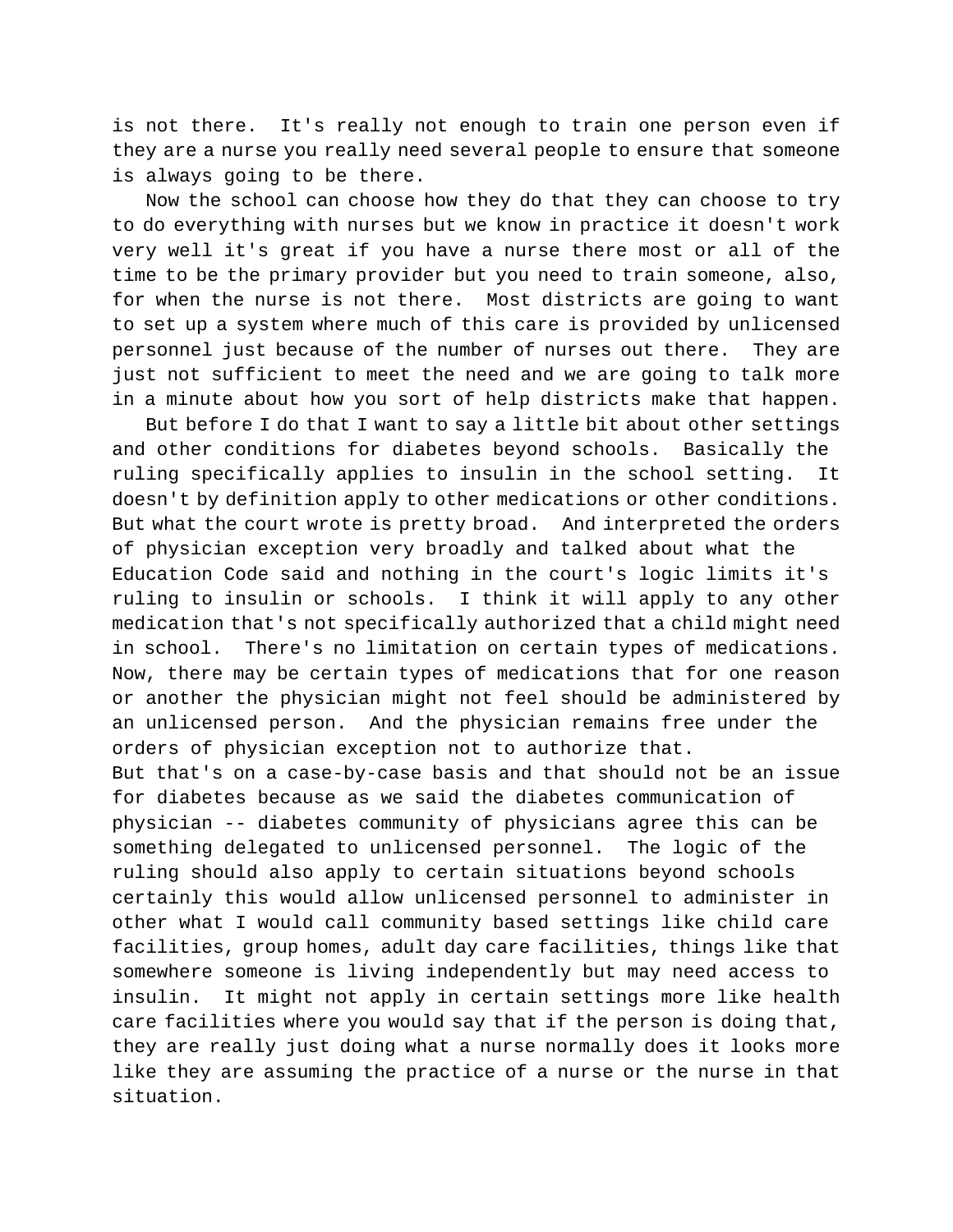But in a situation where someone's primary job duties are not related to medication and they are just giving insulin as a small part of their job, there would be no reason to think it wouldn't apply in those settings. So today this is an audience I think you are - almost all of you attorneys advocating for kids and trying to make the educational process work for them so I want to move into talking practically about how do we make this ruling happen and have effect. It's been nearly a year. Schools are still working to implement it. And I suspect as we head into back-to-school time we're going to be hearing from families that are struggling to get schools to provide the care they need so I'm going to turn it over to Lisa Murdock to talk about that. And about how -- Lisa Murdock is the Director of state Government affairs for association.

And she has been leading our state advocacy site in California and has been helping families for over 20 years.

>> LISA MURDOCK: Thank you this is a great part of the session to talk about how about translating the laws and rules into action how you can advocate for students with diabetes and their families let's start by doing a quick poll to get some information from you about what you've had the opportunity to do to help students with diabetes and their families so if everyone would just take a quick minute to respond to the poll and you can select as many as apply, that would be great.

Great. It looks like a lot of you have undertaken activities and we'll talk about those activities as we cover this next series of slides. In California we tend to see problems around insulin. And for those of you who are joining the webinar from outside of California, you may see these, as well schools refusing to provide any staff to administer insulin even though there's a school nurse there and Brian covered some of those issues and the numbers of nurses lack of nurses in a school setting for California for states in the west it's particularly problematic oftentimes parents are pressured into coming to school we'll talk about that a little bit more in a few minutes. And in some cases we are actually seeing school districts and schools try to force parents to send their children to a special school where all of the children who have medical conditions would be attending.

Next slide. There are other key issues that I think we should touch base upon quickly and I think Brian has talked about this to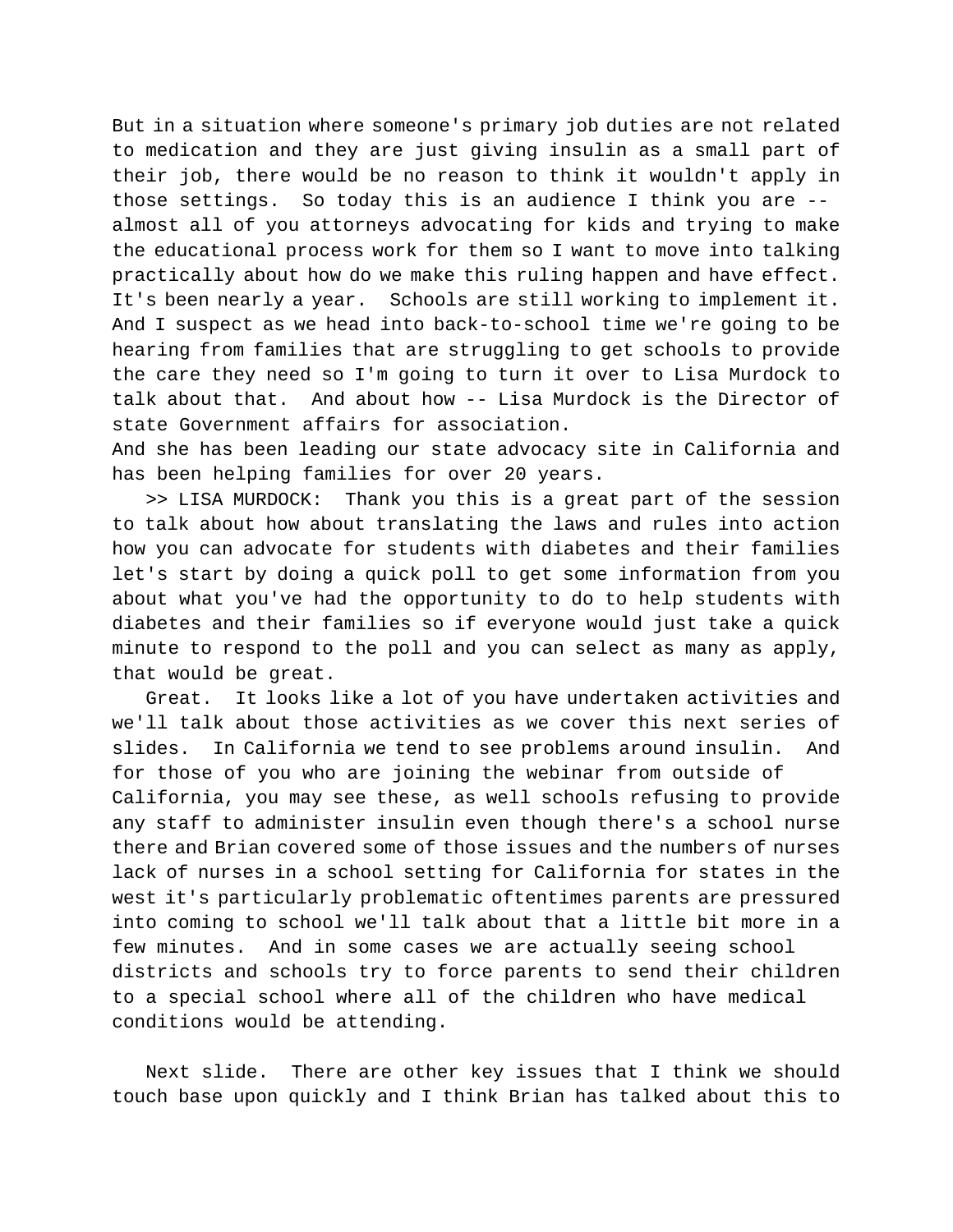some extent but schools often time deny eligibility for 504 plans because they don't have a good grasp about what the 504 law says we'll talk about that again in a few minutes things like requiring students to go to the nurse's office for care are very problematic for students with diabetes. And you know the other issues that we hear quite commonly from parents are refusal to allow children with diabetes to participate in extracurricular activities or go on field trips if a parent is not able to attend.

As Brian covered earlier, diabetes should be an automatic qualifier for 504 plan but we do experience families reporting that that's not -- that schools are denying eligibility or indicating that diabetes doesn't qualify.

So there is a lack of knowledge on the part of some school personnel that this is an -- this should be an automatic qualifier. In addition, that process can sometimes take six or more months for a parent. And at that point the student is almost done with the school year it's very frustrating for families to try to get a 504 plan in place in some school districts.

Next slide.

As we mentioned earlier, requiring a student to go to the nurse's office for care is really problematic for a lot of students. For a number of reasons. No. 1, most students who are able to self manage can do it quickly and safely at their desks with very little interruption of educational time so we're talking about if the requirement is that a student has to leave a classroom to go to a nurse's office to get care they may be missing 15 minutes multiple times a day of multiple classes. In addition to that, if a student feels like they are having a low blood sugar or having them get up and walk to a nurse's office is not medically advisable and you know quite honestly skinned knees and other accidents that happen for kids will result in much more blood than a blood glucose monitoring in the classroom which is really just a very, very small drop of blood. So there's really -- there's really no reason for requiring a student to go to the nurse's office for care in addition to that it jeopardizes the student's health and could potentially could result in loss of instructional time.

## Next slide.

This part where the rubber meets the road is where schools don't have personnel trained to provide diabetes care. In that case what we typically hear is parents are pressured to coming to the school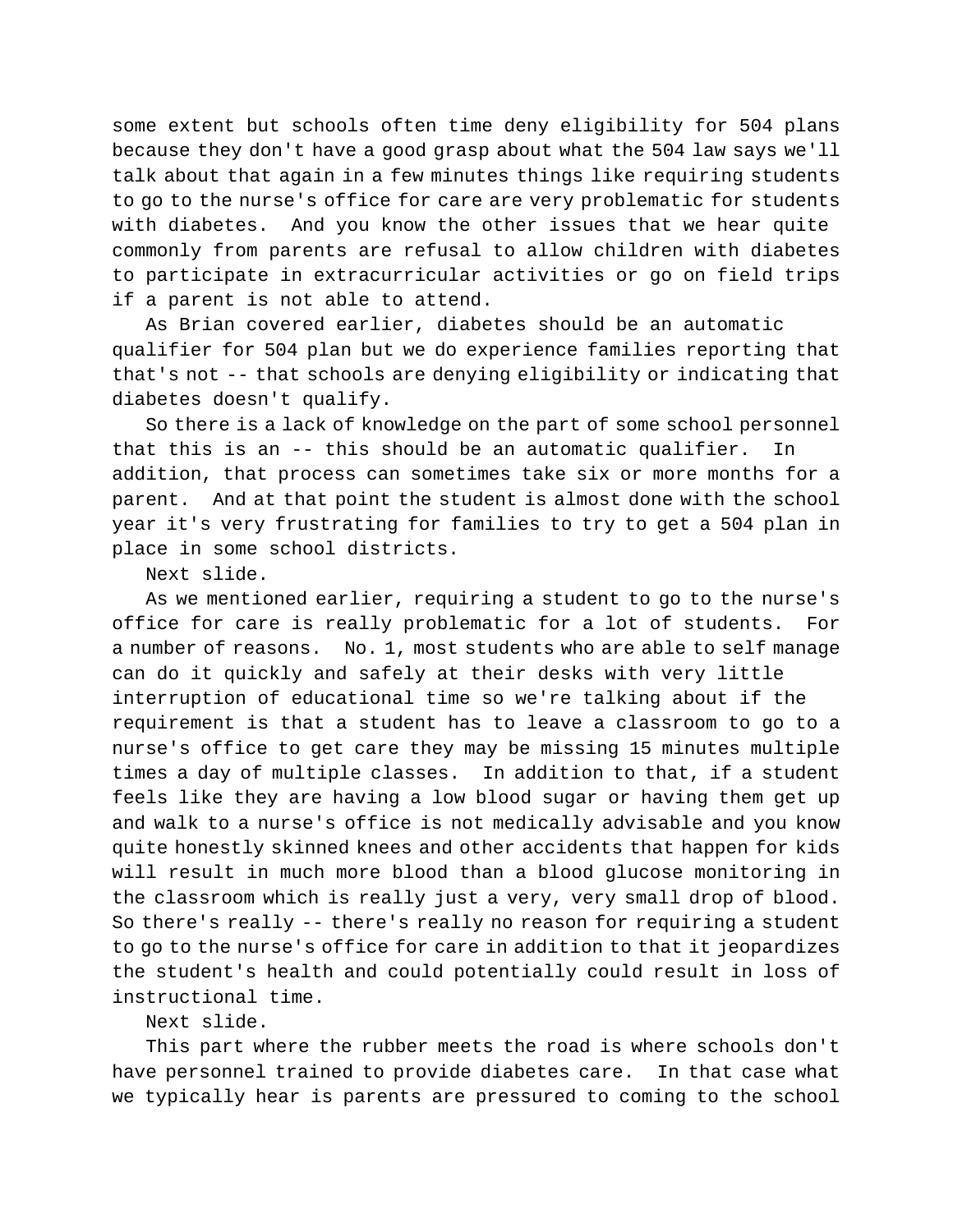to provide care. Many times parents will report that school administrators will put a lot of pressure on them and talk about cost issues that they are going to be -- the schools don't have money and by having the parent refuse to come they are going to have to cut personnel from school. Those kinds of things are unacceptable but it's pretty common that we hear that. In addition to that, we hear from parents that school nurses are contacting a student's health care provider directly to pressure them to change a regimen so that -- that a school -- that it's not in the best interest health-wise so the school can avoid having to provide insulin during the school day.

Or they may be pressuring a child to learn to self administer too early. Those are really decisions that need to be made by the parent and by the student's physician.

Next slide. Thanks.

So the role for attorneys and advocates is really advising parents of rights for strategies -- rights and strategies and helping parents pick their battles. Sometimes a parent will come to us with a laundry list of things they have to have where they really should be focusing maybe on getting half that list as something they need to have. It's very frustrating for parents. Everything should be -- they should be getting what they need. But in some cases, they need to pick their battles and having attorneys and advocates help them make that decision is useful.

In addition other very commonplace kind of activities are writing letters to school districts where just often time having a lawyer's signature will get the attention it needs to escalate it where it may be sitting kind of waiting with the School District hoping that maybe the issue with the parents will just stop and go away. And then the other issue is going to 504 meetings with parents. These meetings can be very intimidating for parents. If they go by themselves, it's usually a parent or two parents going. And they are going to be meeting with five or more people from the School District. And on the flip side with attorneys coming to the meeting sometimes it results in kind of ratcheting up the adversarial aspect of it with districts bringing their own lawyers, too so maybe this is something we could talk about in a Q&A session but maybe this is something that we do only if -- if a School District is being uncooperative but certainly can be helpful for parents to go and support them.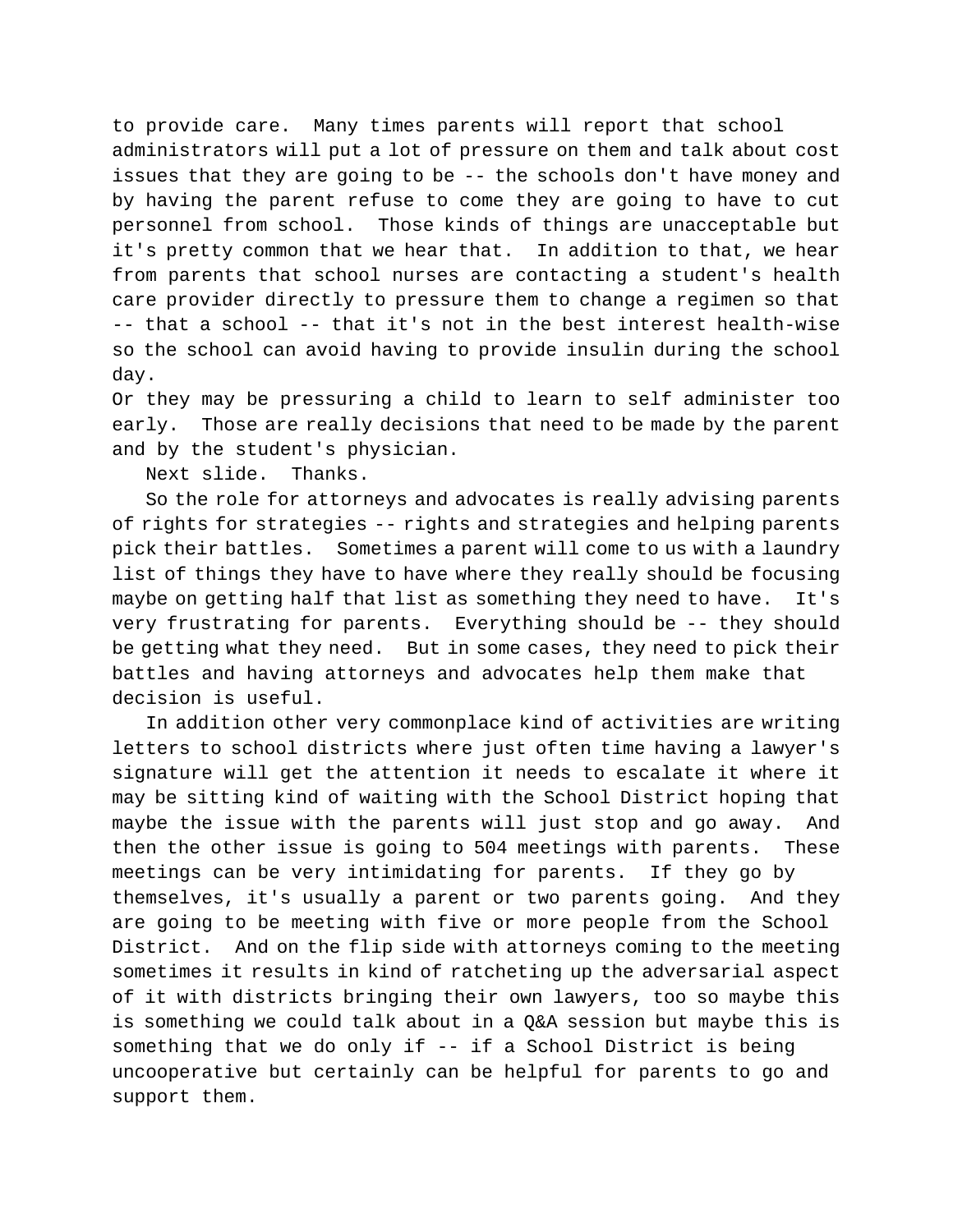Next slide.

The other issue that I think we want you to be aware of is we can work with the health care providers to resolve some of these issues and potentially resolve them before they turn into something big. Commonly medical orders are given on forms if those forms aren't very specific the School District may fudge a little bit with the interpretation and in addition, physicians should be -- should know that they shouldn't be pressured to change orders just for the needs of the School District it needs to be changing the orders if they feel it's in the best interest of the student. It's helpful to get supporting letters in addition to the orders from the child's health care provider and it's also important or if there's also the opportunity to invite the doctors or other medical health care providers to be part of the 504 meetings so they can help educate school personnel on how they can best implement care for the students diabetes.

Training as Brian mentioned because this court ruling is only a year old. Training has been a problem. And school districts have been unprepared to handle the training and have reached out to ADA and other sources to help them do that and that's great. We want them to do that one of the issues that involves school nurses to have them they have been hesitant to provide training although they are able to do that without obligating themselves as a supervisor. Sometimes they are not comfortable to provide the training. So in those cases, we, the association and school districts can reach out to certified diabetes educators or the physicians and nurses who were part of the child's own health care team to help bring them in to the schools to provide training to unlicensed personnel in the School District. It's also very helpful usually parents are eager and very willing to help with the training and they can be brought in when it's appropriate to supplement the training that's being provided by a health care provider.

With that I'm going to turn this over to Brian who is going to talk to you about the training resources that ADA has and the opportunities that we have for you. Thank you.

>> BRIAN DIMMICK: Thanks, Lisa and I do want to talk for a couple of minutes just to close about the resources we have and the opportunity we would like to partner with you guys to help represent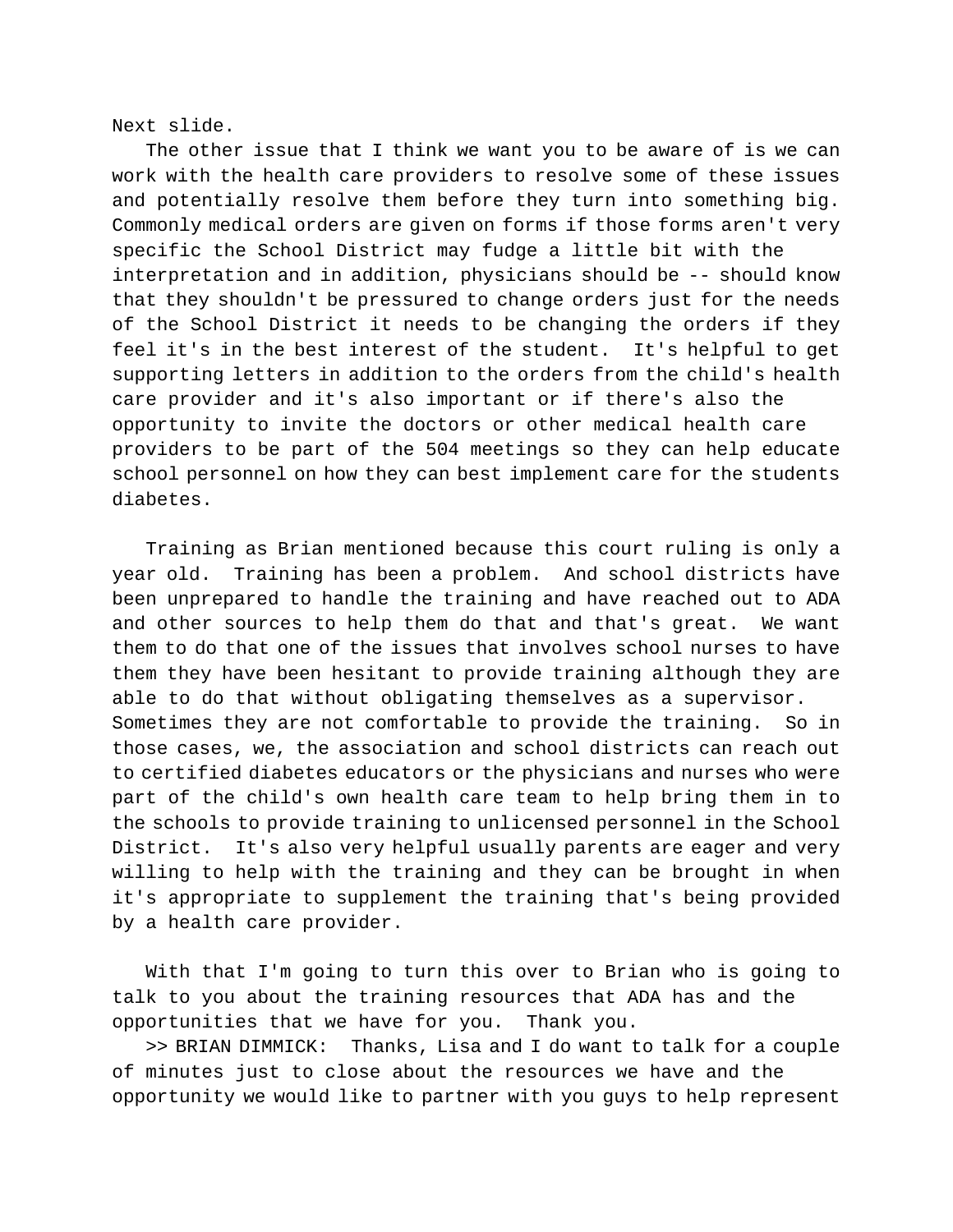families before I do that I want to say quickly we are going to have a couple of minutes at the end for Q&A if you have a question you've been thinking about something type it into the chat box we have Ben another staff attorney with ADA who has been monitoring the box can answer the question or read it out for the panel answers at the end so like Lisa said this decision has been implemented for a year and it's been a challenge in terms of getting this set up and getting training to happen. And we really need people to be able to help with these issues. We are constantly looking for people to help represent families even if that's just writing a letter and calling the School District and making sure they are aware of the law a lot of these things can be resolved fairly quickly and simply with the right person involved but we would want the opportunity to work with you.

And along those lines we have resources to help with these cases. I'm not going to go through all of this. And we'll send out some links to stuff after the webinar and you can find this on our Web site. But we have an attorney materials bank with a lot of training materials and litigation related materials in the school setting that's on our Web site. There we also have we call legal rights of students with diabetes. It's an online publication in sort of a Q&A form but with legal citations and authority that covers all aspects of diabetes and how it's in the school setting not just insulin but the other accommodations a child might need. All of the ins and outs of Federal law and how that works. So I encourage you to if you do get a case to look at that to find exactly what you need.

We also have pages on our Web site with state school laws. And so especially if you're out in the California and we haven't been focusing on your state school we have pages that outline where your state stands on administering medications and other topics.

But like I said, we are always looking for attorneys to help represent families. Whether that's on a pro bono basis or as part of the regular practice. It can be free it can be part of a fee arrangement you work out with the original client we kind of act as a referral we are always looking for people who are interested and we provide support we work with you. But we are constantly looking for people who want the opportunity to work with us and work with these families. School is going to start in another month or so and we fully expect to get a number of calls from families who are looking for help. They call our 800 number and speak to one of our staff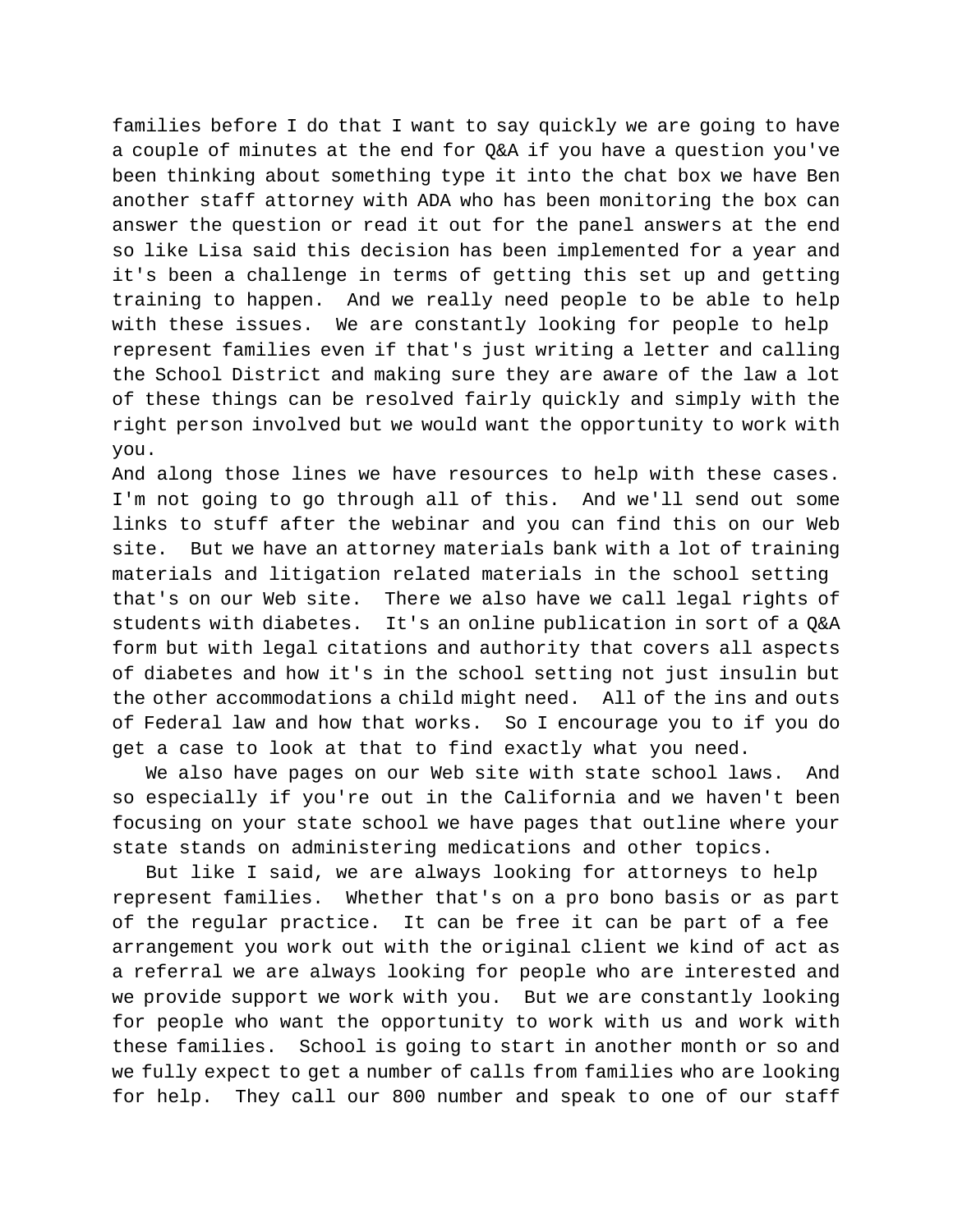attorneys who screens the calls and makes a referral in an appropriate case but we are really looking for people around the state of California who are knowledgeable on these issues and can help step in and work for these families who are having difficult situations with school districts.

Again we try to screen the calls. We don't require anyone -- there's no commitment to taking a particular case. You always have the option to decline a case or work out a fee arrangement with the client. But we really appreciate anything you can do to help. And we provide resources. I and other ADA staff attorneys are available to talk to you through a case. Talk strategy, point you to resources. We have a network of health care professionals who help with these cases and can sometimes help provide training. Can sometimes help as an expert in an appropriate case. We're happy to try to connect you with one of them. We also have a mailing list, a listserve for members of our network which is a good place for discussion those of you who are already members of the network know, but if you are not a -- if you are not a member of our attorney network, we would encourage you to get involved we'll provide more information afterwards on just how to do that.

So with that, I just want to conclude. I want to thank Mike and Lisa, my fellow presenters. I want to thank Reid Smith for representing us for all of these years and fighting the fight with us. And I want to thank all of you for being here. So I want to turn it over we have about five minutes left if anyone has questions. Then if you see anything in the chat -- Dan, if you see anything in the chat box feel free to ask.

>> A reminder to unmute your line.

>> Hello this is Ben yes if you have any questions, I would be glad to ask.

Someone had a question regarding other state laws and I put the link in we have a great state law resource on the Web site. That has every single state in the nation in the District of Columbia. Each state has different state laws related to diabetes care we also have additional information available on request feel free to e-mail legaladvocate@diabetes.org I would be glad to send you more information that we have that's not on the Web site. We had a question about Diastat, which is medication that's not related to diabetes care if I recall. Sometimes there's issues that can come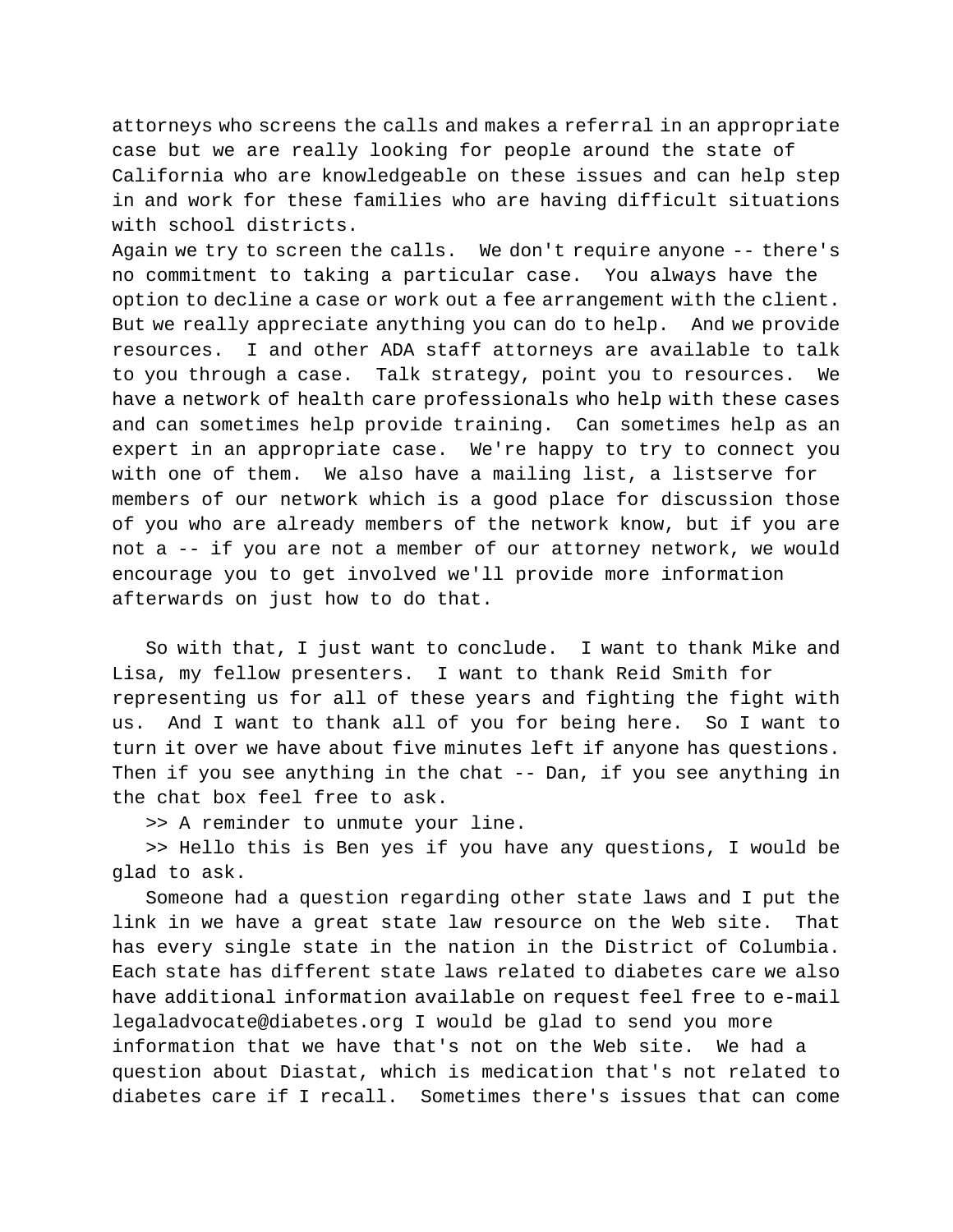up that are parallel but usually the laws are separate on that. do have a resources that shows the correlations between the use of Diastat and other laws. Again we have available. Each state can be different.

>> BRIAN DIMMICK: I'll jump in on Diastat, too there is a specifically California state law that allows unlicensed personnel to administer Diastat it was passed two or three years ago it sets out training standards and things like that so while this ruling would be applicable to Dia stat as well there's also a specific state law that governs Diastat that you should look to.

>> Right there's an explicit carveout. Also for EpiPens.

Someone else asked about what someone can do when a nurse refuses to train.

Under the current California Supreme Court ruling there's nothing that gives any kind of specific remedy if someone refuses to train. What usually you can do is argue under Section 504 that there has to be access in some way. And if training is the only way this can happen then there needs to be someone willing to provide the training.

Also the nurse -- if the nurse refuses to train, again this is the way the law has come down in California, it's essential doctors orders that gives the person authorization to have other people administer the insulin. So you could have outside people provide training and we also have resources at the American Diabetes Association for finding people who will do training and often we can find people who do free trainings.

>> BRIAN DIMMICK: And just to add to that this can happen because the nurse just simply doesn't want to do it and sometimes that can be solved by going higher up the chain of command and going to the school principal or the superintendent and saying, look, you have to do this. And you have to find a way to do this if you have to bring someone in from outside there are turf battles that can happen with individual nurses and things like that but usually most of them want to do the right thing.

If the school just doesn't want to train anyone that -- like I said that's fine in the sense that nothing in the Supreme Court decision requires anyone to train an unlicensed person but Federal law requires that they receive the service and the school has got to find a way to do this if they want to have a nurse there every day all day all field trips all extracurricular activities and want to have a backup nurse on call they can do that that's not a great